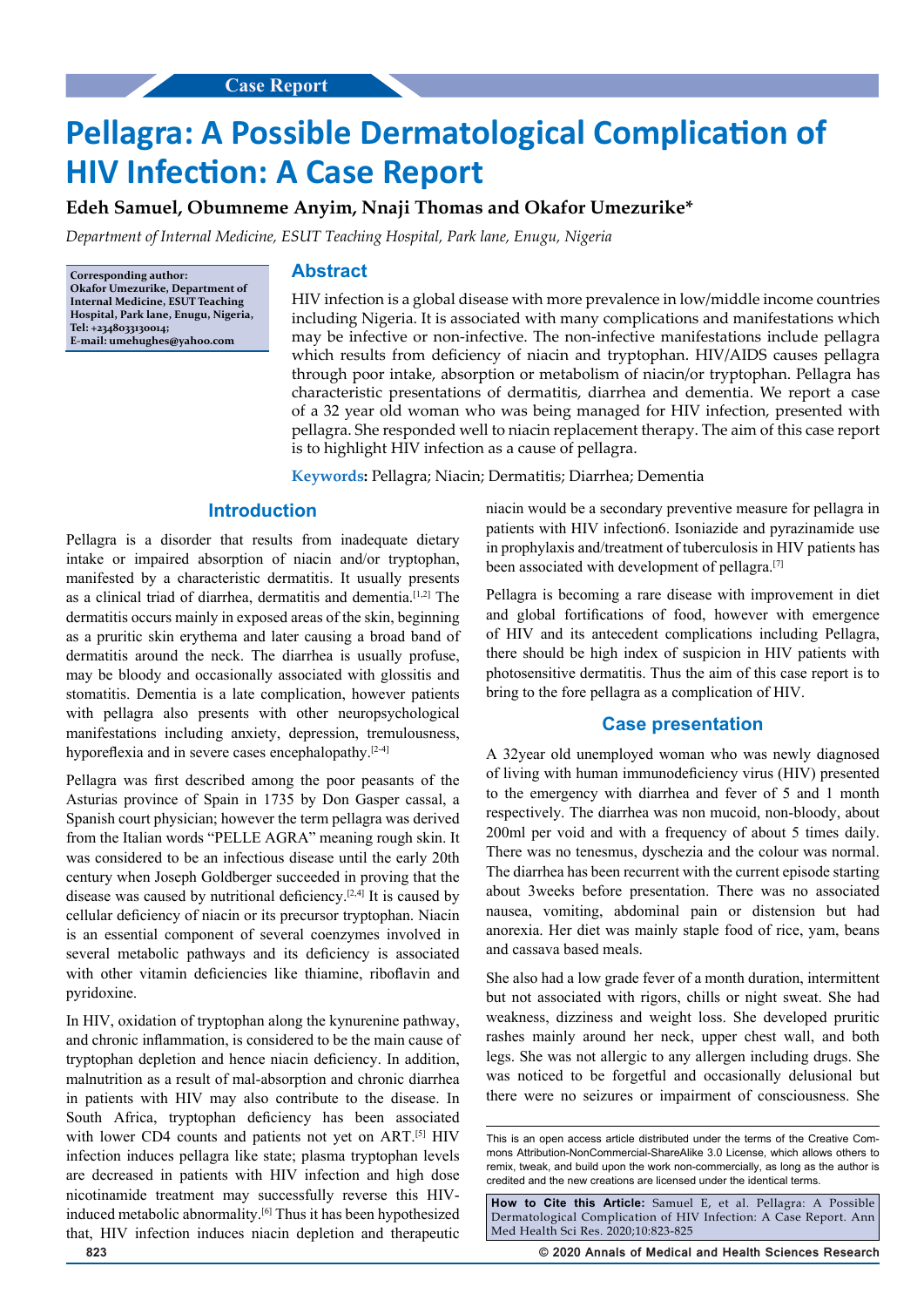commenced highly active antiretroviral therapy 3 weeks before presentation. Has received treatment for the diarrhea and also the HAART from another hospital.

She is married but childless; neither takes alcohol nor tobacco in any form. She does not have hypertension and diabetes mellitus there no family history of such.

On clinical examination, she was chronically ill looking, cachectic, not in respiratory distress, febrile (temperature of 37.8℃), pale, anicteric, but not dehydrated and does not have significant peripheral lymphadenopathy and edema. She had hyper pigmented scaly (fish like) rashes intersperced with normal skin on the chin, neck, upper part of the chest (cassals necklace), both legs and feet. They were non papular and nonerythematous. There was no abnormality detected in the other systems examined including the abdomen.

An impression of HIV/AIDS complicated by pellagra and septicemia was made.

Laboratory investigations showed normocytic normochromic anemia, and neutrophilia, CD4 cell count was 190/ul, urine and stool analysis were normal. The liver function test, serum electrolyte, urea and creatinine, the abdominopelvic ultrasound and chest X ray were also normal.

She was commenced on antibiotics (cefuroxime), oral nicotinamide 100mg twice daily and other haematinics. The HAART regimen was sustained. Patient had good response to the treatment as the diarrhea and fever abated by the 3rd day, rashes noted to be resolving by the end of 1st week and patient became stable, started gaining weight and was discharged to medical outpatient by the 3rd week on tabs nicotinamide, haematinics and HAART. She has been regular to follow up, adherent to medication and has remained stable [Figure1 and Figure 2].

# **Discussion**

Patients living with HIV are at risk of developing wide array of complications affecting almost all the organs in the body. The complications were dominated by opportunistic diseases (infections and malignancies) during the pre HAART era. With improvement in the understanding and management of



**Figure 1:** Before treatment.



**Figure 2:** After treatment.

the infection, morbidity and survival has improved. However this has been associated with emergence of novel complications including pellagra as reported in the index case.

Pellagra, a disease associated with low level of vitamin B3 (niacin), is characterized by dermatitis, diarrhea, dementia and without proper intervention ultimately leads to death.<sup>[1,3,4,8]</sup> Our patient presented with dermatitis, diarrhea and early stages of dementia. The dermatitis is usually photosensitive, and mainly induced by ultra violet light, it presents as macular rashes affecting mainly the exposed areas of the skin as in the index patient where the rashes were mainly on the legs, forearm, hands, neck and shoulder. Diarrhea is a common presentation in patients with HIV and can be due to infective and non-infective causes. Pellagra has been implicated as a cause of diarrhea in HIV infected patients. Diarrhea in pellagra usually results from loss of brush border cells which with other rapidly dividing cells in the body is affected in these patients. Neurological manifestations in pellagra are usually a late presentation and range from restlessness to dementia. Our patient presented with delusion and forgetfulness which recovered completely following treatment.

There are various causes of pellagra and usually classified as either primary (dietary deficiency of niacin/tryptophan) or secondary (inability to utilize the niacin in the diet). Both primary and secondary causes of pellagra is prevalent in patients with HIV/AIDS.<sup>[5,9]</sup> These patients are usually ill with associated malaise, anorexia, nausea and occasionally vomiting which limit dietary intake. Also dietary deficiencies occur when the diet lacks niacin/tryptophan containing food like liver and other animal product. The index patient was anorexic, ill-looking, had malaise and her meals lacked niacin rich food. Mal-absorption is a common presentation in patients with HIV/AIDS and this leads to impaired absorption of niacin and tryptophan leading to development of pellagra.[10] Our patient, who is diagnosed of HIV infection, was unemployed, from a low socioeconomic and had diarhoea with associated mal-absorption. All these could have contributed to her development of pellagra. Features of other aetiologies of pellagra including alcoholism, inflammatory bowel disease, celiac disease, Hartnup disease and carcinoid syndrome were not found in our patient. Thus this patient developed pellagra as a complication of HIV infection which responded well to replacement of the niacin.

# **Conclusion**

The prevalence of pellagra was thought to be decreasing however with the emergence of HIV and its associated complications of malnutrition, there should be high index of suspicion of pellagra in HIV/AIDS patients presenting with photosensitivity dermatitis. Response to therapy is good especially when commenced early, however delay in diagnosis and treatment can be debilitating and usually fatal.

Finally, health workers in resource poor countries attending to HIV/AIDS patients should be equipped with clinical knowledge to be able to diagnose pellagra early amidst lack of diagnostic facilities.